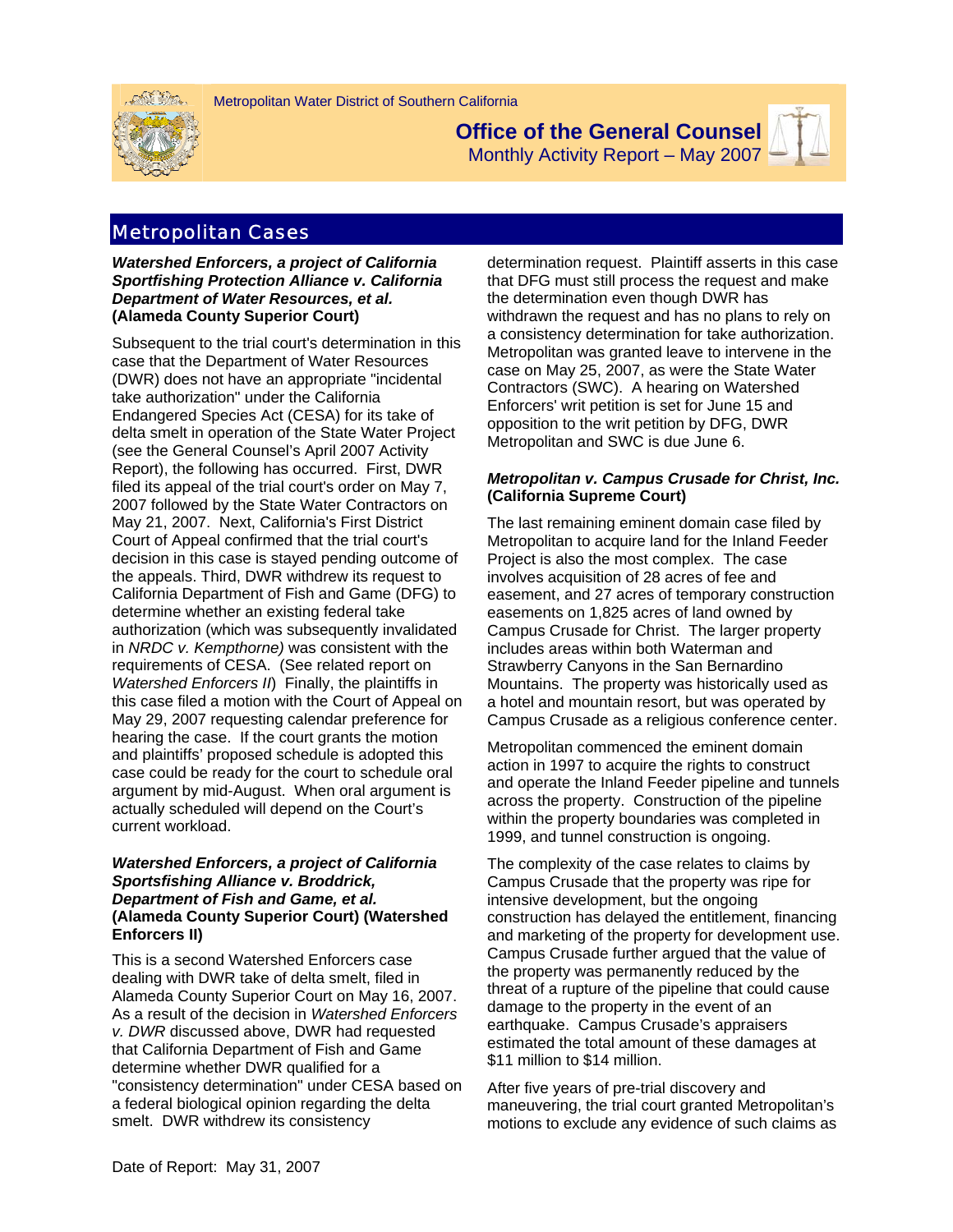#### Office of the General Counsel **Page 2 of 4** of the General Counsel Page 2 of 4  $-$  Monthly Activity Report – May 2007

unsupported by the facts or the law. The case was finally brought to trial in 2003. Even without the presentation of evidence on these claims, the trial took one month to complete. At the conclusion of the trial, the court awarded \$478,278 as just compensation for the property interests being acquired.

Campus Crusade filed an appeal arguing that the trial court had improperly decided against its claims of damages when those issues should have been left to a jury. The appeal challenged the fundamental rules governing the procedures that apply in eminent domain cases. In December 2005, the Fourth District Court of Appeal reversed the judgment. The court decided that all issues in an eminent domain case that relate to the amount of compensation should be left to a jury to decide, and any evidence offered in support of a claim for damages that is more than mere speculation is entitled to consideration by a jury.

As last reported to the Legal and Claims Committee on September 12, 2006 in Confidential Board Letter 8-6, Metropolitan asked the California Supreme Court to review the court of appeal's decision, which runs counter to existing decisions of other appellate courts and prior rulings of the supreme court itself. The request for review was granted by unanimous vote of the court. The importance of the case to eminent domain jurisprudence is reflected by the "friend of the court" briefs filed by numerous public agencies, property rights groups and eminent domain practitioners.

The Supreme Court heard oral arguments in the case on May 29. The justices asked pointed questions of each side about the proper role of the judge and jury in eminent domain cases, and the standard of proof required to support a claim for damages to the property. A decision by the court is expected within the next several months.

There has also been significant public interest in this area of the law since the 2005 *Kelo* decision by the U. S. Supreme Court that upheld the use of eminent domain for redevelopment purposes. This public interest was reflected in a request to the court to allow the arguments in the case to be broadcast on the California Channel, a cable television channel modeled on C-SPAN and dedicated to coverage of California government. The court denied the request. Regardless of the outcome in this case, it is expected that efforts to revise the scope and procedures of eminent

domain proceedings will continue in the legislature and through ballot measures.

#### *Alameda County Flood Control & Water Conservation District, Zone 7, et al. v. California Department of Water Resources*  **(Hyatt-Thermalito) (Sacramento Superior Court)**

This litigation was filed by fourteen State Water Project contractors against DWR, challenging the manner in which it allocates certain energy costs and revenues under the State Water Contract. In the General Counsel's Activity Report of October 2006, we reported that DWR, Metropolitan and other contractors who intervened to support DWR had advocated for a reasonable discovery period commensurate with the complexity of this action. Instead the court fast-tracked the litigation requiring immediate commencement of discovery.

Over the past several months, most of the focus has been on discovery-related activities. Among other things, legal staff assisted outside counsel in: (1) indexing and reviewing approximately 900,000 pages of documents; (2) responding to over 500 document requests and over 1800 interrogatories propounded by the Plaintiffs; and (3) preparing nearly 400 document requests and almost 800 interrogatories propounded on the Plaintiffs. Despite these large numbers, all parties anticipate producing additional documents and propounding additional requests for written discovery prior to and in preparation for the first phase of trial on liability issues.

Legal staff also assisted outside counsel in preparing two motions aimed at compelling more complete discovery responses from the Plaintiffs, both of which were successful and one of which resulted in sanctions against the Plaintiffs. A similar motion filed by Plaintiffs was largely rejected and resulted in no sanctions against the Intervenors.

Lastly, legal staff assisted in conducting informal interviews of former Metropolitan staff who may have information relevant to this case. To date, no formal depositions of any fact witnesses have been taken or scheduled. However, Plaintiffs recently provided the Intervenors with a list of persons they anticipate deposing in July and August. Legal staff is conferring with outside counsel regarding this list and whether any additional persons should be deposed as part of this first phase of the litigation. Pursuant to the Court's Case Management Order, the deadline for designating expert witnesses for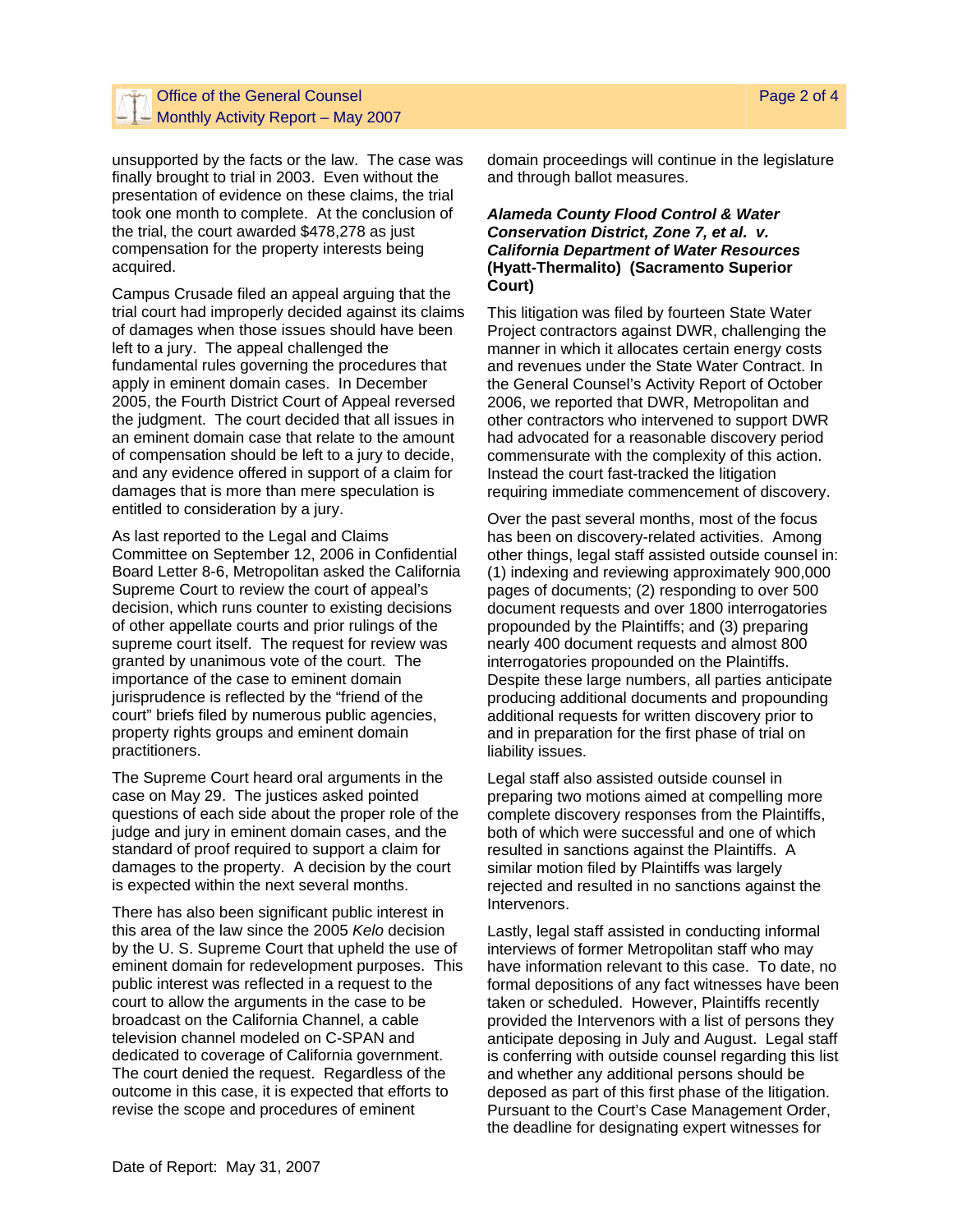#### Office of the General Counsel **Page 3 of 4** of the General Counsel Page 3 of 4  $-$  Monthly Activity Report – May 2007

the liability phase of trial was May 1, 2007. Neither the DWR nor the Intervenors designated any experts. Plaintiffs designated one person as an expert in economics, but were not specific about the nature of his testimony. Plaintiffs have refused to make their expert available for a deposition until late July. Accordingly, both the Intervenors and DWR have moved to exclude the testimony of this expert. That motion is scheduled to be heard on June 8, 2007.

Finally, a Case Management Conference is scheduled with the Court on June 8, 2007 to discuss the status of this case. In preparation for this conference, the parties submitted a Joint Case Management Conference Statement, which outlines their respective views concerning the progress of the litigation. In that statement, the Intervenors and DWR have requested that the first phase of trial be deferred until April 21, 2008, to give the parties more time to complete discovery and to file motions for summary judgment. Plaintiffs are opposing this request.

#### *Metropolitan v. Hearing Officer Walter Daugherty (Real Party in Interest: AFSCME Local 1902)* **(Los Angeles County Superior Court)**

On January 26, 2007, Metropolitan filed a Petition For Writ of Administrative Mandamus seeking to overturn a procedural ruling made at an appeal

hearing held pursuant to the grievance process contained in the AFSCME Local 1902 MOU. The District's petition alleges that Hearing Officer Daugherty exceeded his jurisdiction and committed prejudicial error by erroneously concluding that he had jurisdiction under the MOU to review the results of a job audit. On May 2, 2007, Superior Court Judge David Yaffe issued his decision, and he declined to overturn Mr. Daugherty's jurisdictional ruling. While Judge Yaffe favorably determined that Hearing Officers lack the authority to award permanent promotions to employees in the context of a job audit challenge, as asserted by Local 1902, he did determine that job audit results are appealable by virtue of the temporary promotion and job audit provisions of the MOU. Mr. Daugherty's procedural ruling, as affirmed by the Superior Court, establishes a precedent to allow AFSCME to challenge job audit results through the MOU hearing officer process.

Metropolitan successfully defended the job audit result under review by Mr. Daugherty (i.e., Hearing Officer Daugherty agreed with the outcome of a job audit conducted by Human Resources), and Judge Yaffe's adverse procedural ruling does not change this successful result.

### Matters Involving Metropolitan

#### **Water Resources Center formerly known as the Center for Water Education**

Since the last report to the Committee on the status of the Water Resources Center (see General Counsel's April 2007 Activity Report), the following activities have occurred:

- Metropolitan and CWE responded to the California State Parks Office of Grants and Local Services request for information about the future of the education facility. The response outlined Metropolitan's interim plan based on the Board's February action and committed to keep the office informed about the progress of completing construction as well as decisions about the center's future use.
- Metropolitan and CWE amended the Memorandum of Understanding between the entities to provide for the settlement of the ValleyCrest Landscape Development claim.

The settlement provided for payment of the outstanding balance to ValleyCrest and its unpaid subcontractors in exchange for full releases for Metropolitan, CWE, and the Western Center. The settlement also provided for releases of two of the mechanic's liens that had been filed against the facility. In addition to resolving the largest pending claim against the CWE, the settlement provides for completion of construction by early July of those items necessary to obtain a Certificate of Occupancy from the City of Hemet.

• Having received responses from most of the potential CWE creditors, Metropolitan and CWE are proceeding with the evaluation and reconciliation of the final invoices with the goal of resolving many of the claims before the end of June.